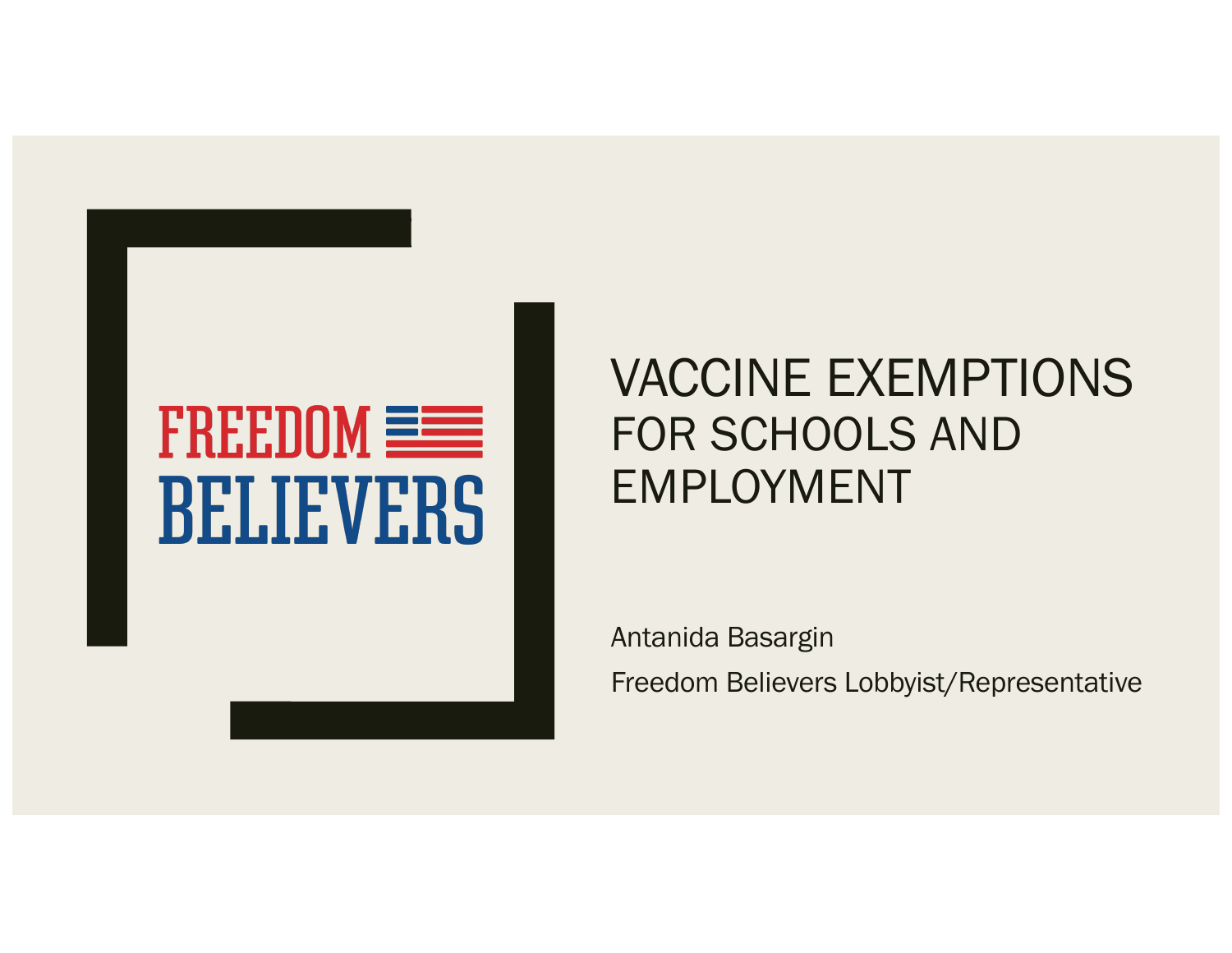### What is a Religious Exemption?

- *indicates that there is a provision in the statute that allows parents to exempt their children from vaccination and adults to opt out of vaccination if it contradicts their sincere religious beliefs.*
- *Oregon currently offers both religious, and personal belief (philosophical) exemptions.*

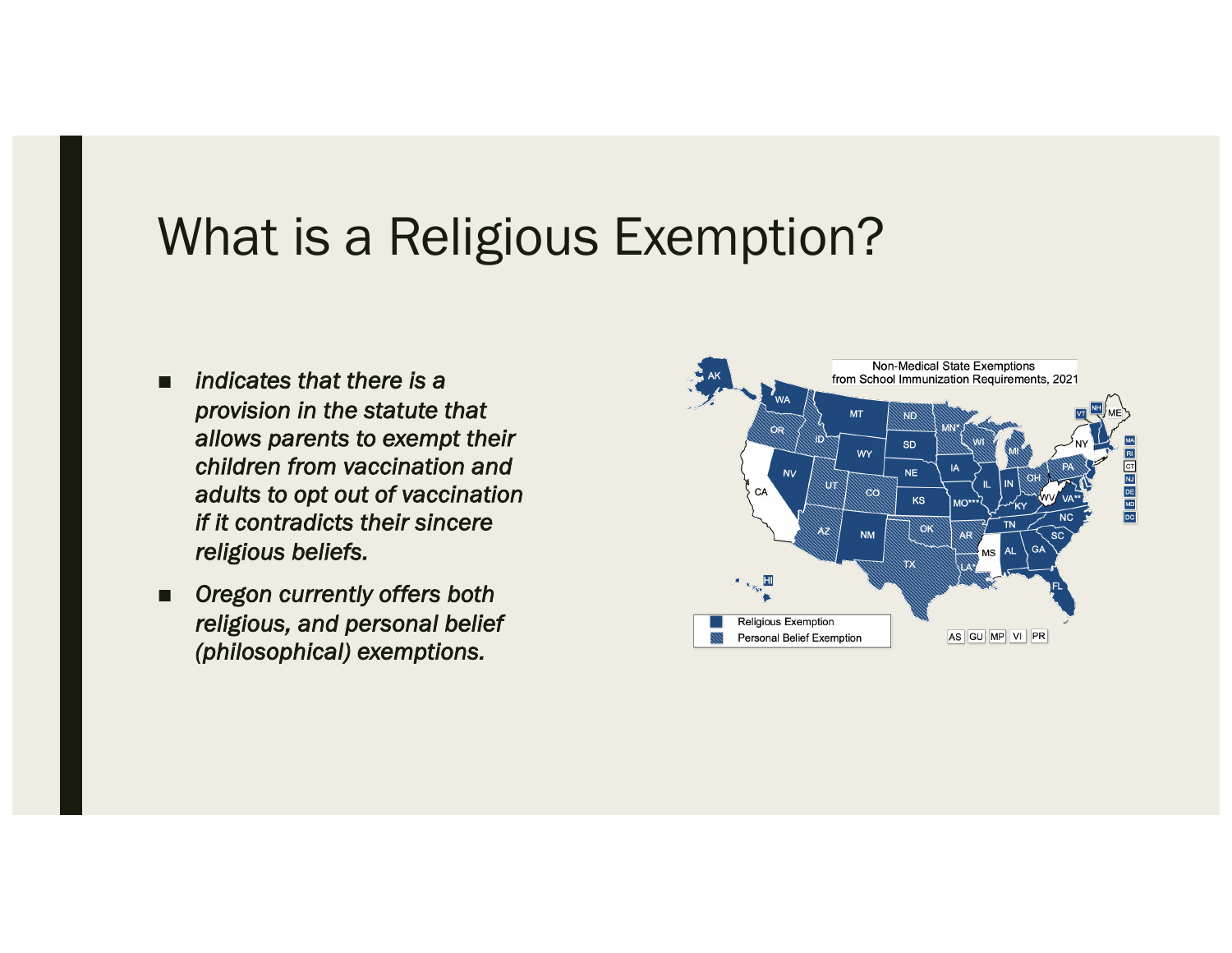### Know Your Rights: Healthcare Workers

- Oregon appears to be the only state in the country that explicitly prohibits health care organizations from mandating vaccinations for workers due to a law that passed in 1989.
- *Employers MUST offer religious and disability accommodations to vaccine requirements, Per the U.S. Equal Employment Opportunity Commission (EEOC) which enforces Federal laws prohibiting employment discrimination.*
- COPIED FROM SB 199:
- (b) An employer shall require, as a condition of employment, each health care employee employed by the employer to provide, for each required vaccination: (A) Documentation showing that: (i) The health care employee has received the required vaccination within the time recommended by the Centers for Disease Control and Prevention; or (ii) The health care employee is immune to the disease; (B) A statement signed by a physician or a representative of the local health department that the health care employee should be exempted from receiving the required vaccination because of indicated medical diagnosis; or (C) A statement signed by the health care employee that the health care employee has<br>not received the required vaccination because the health care employee is an adherent to a religion the t which are opposed to the vaccination.
- SB 199 DOES apply to the covid vaccine, for the moment.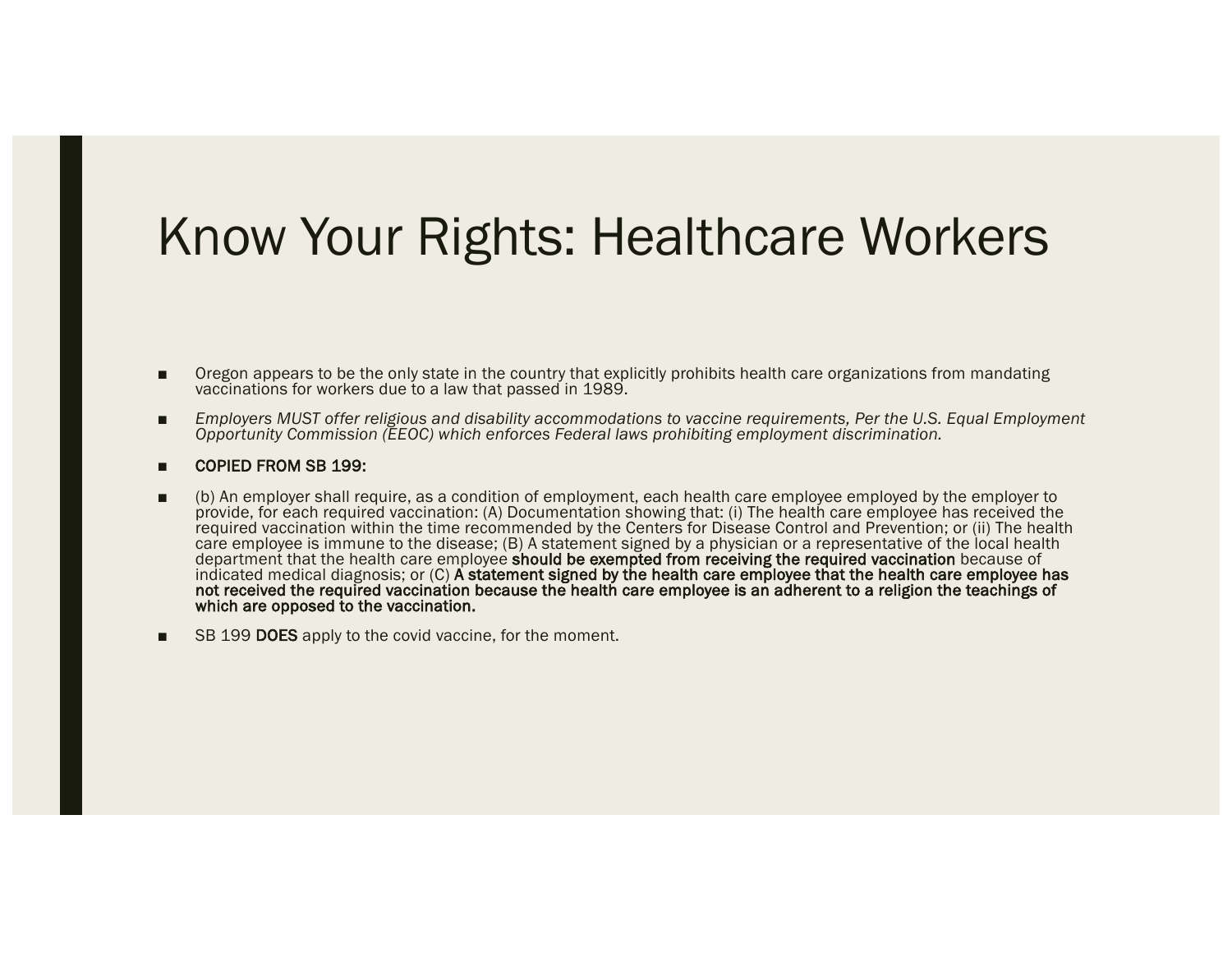### Know Your Rights: State Workers

- Those who may qualify for an exemption are "individuals unable to be vaccinated due to disability or sincerely held religious belief." Employees with the judicial and legislative branches will not be subject to the requirement.
- If you need a notarized exemption form, I provided one in this packet.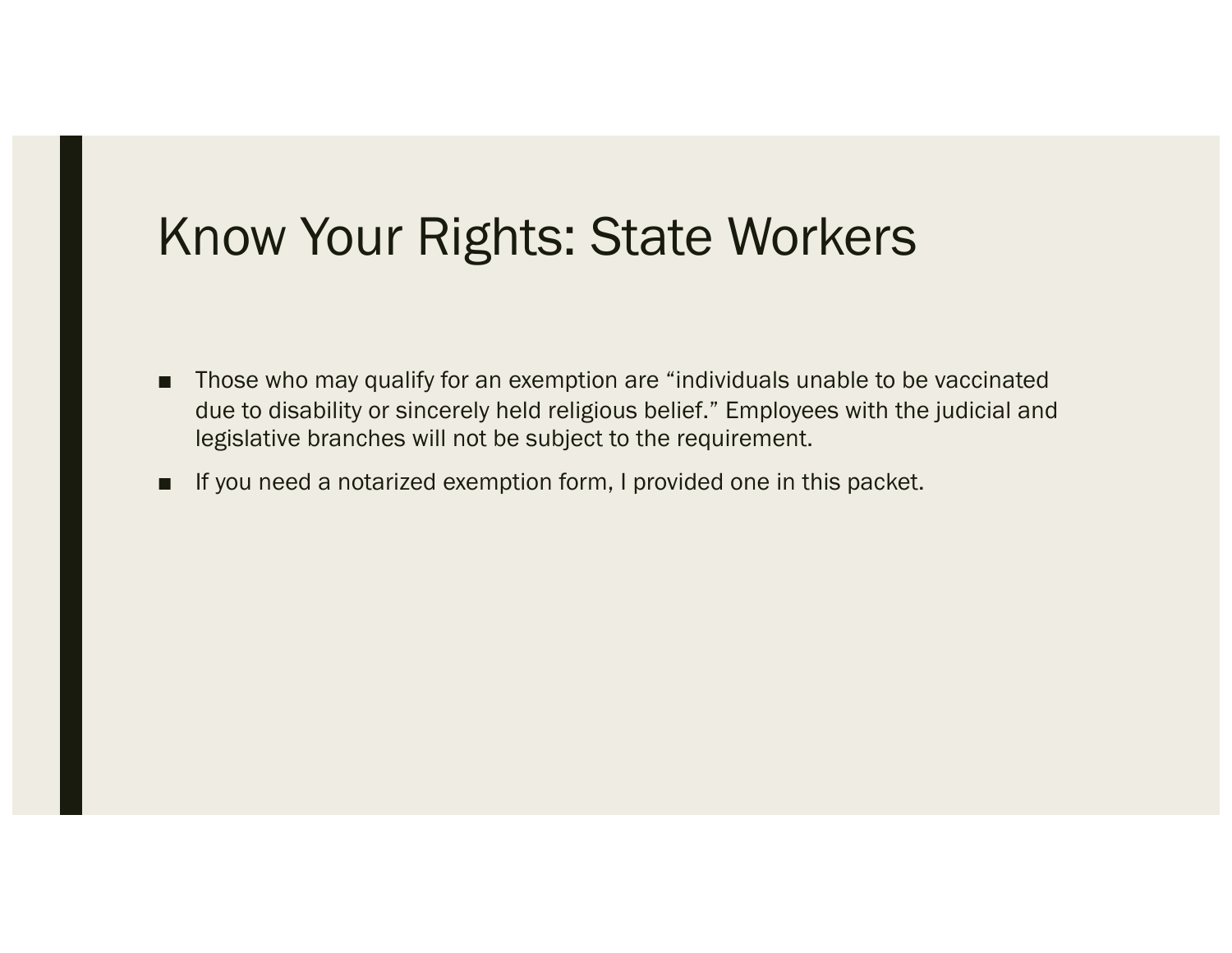### Places You Can Get a Document **Notarized**

- AAA
- Banks
- Law Firms or Law Offices
- Real Estate Firms or Real Estate Offices
- Tax Preparer or Accountant Offices
- Photocopy Shops
- Parcel Shipping Stores
- Auto tag and license service centers
- Colleges and Universities
- Libraries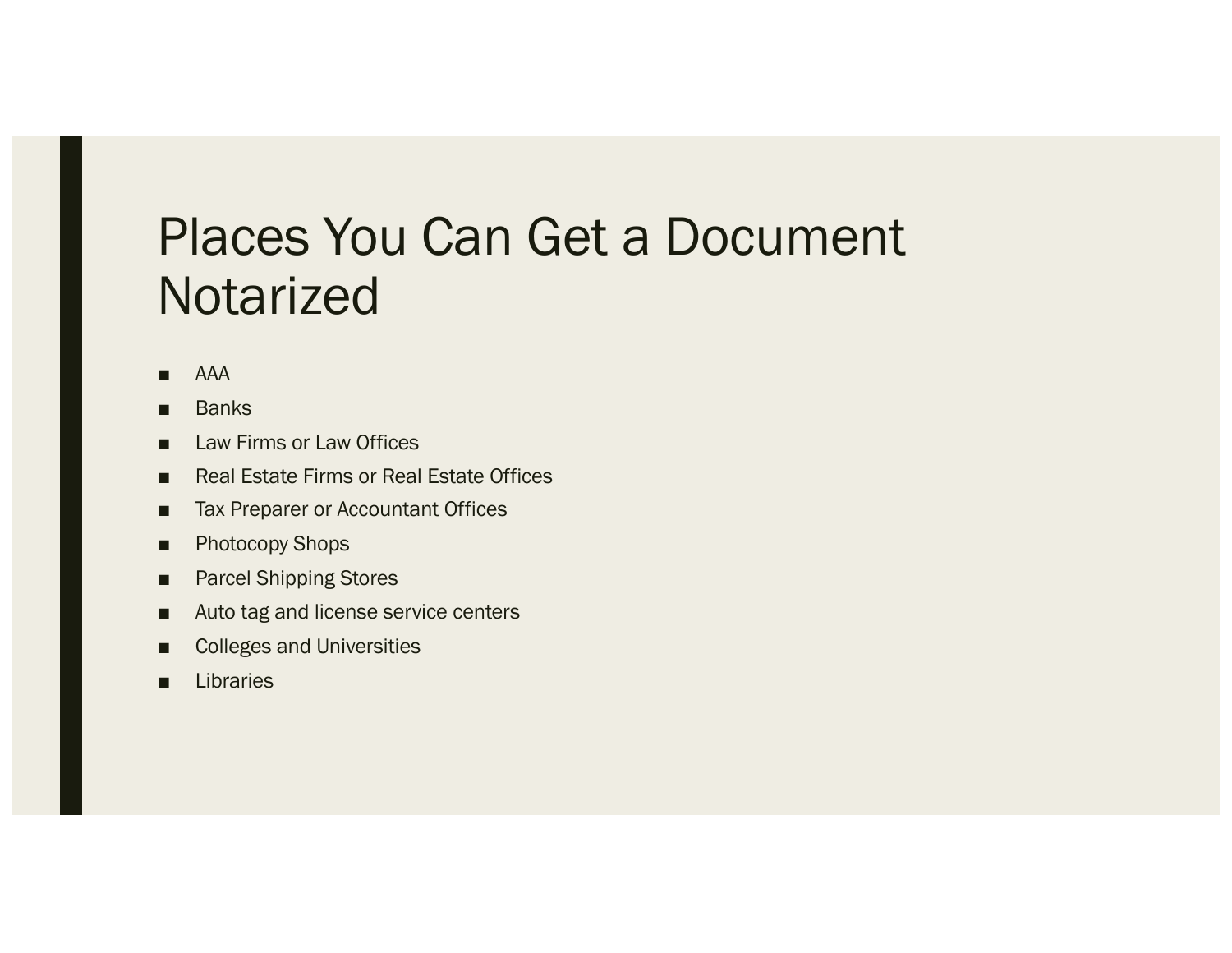### Know your rights: Vaccines for School Children

- As of now, there are no mandates on covid vaccines for kids in grade school.
- But if it does happen, there is still laws in place that protect religious rights.
- Exemption form for children is provided in case that happens, the only difference for children in school is that the form must include the state code and a module on vaccines needs to be completed and signed.
- Link to module: [https://www.oregoniansformedicalfreedom.com/resources/oregons-vaccine](https://www.oregoniansformedicalfreedom.com/resources/oregons-vaccine-education-module/)education-module/
- "(c) A statement signed by the parent that the child has not been immunized as described in paragraph (a) of this subsection because the child is being reared as an adherent to a religion the teachings of which are opposed to such immunization."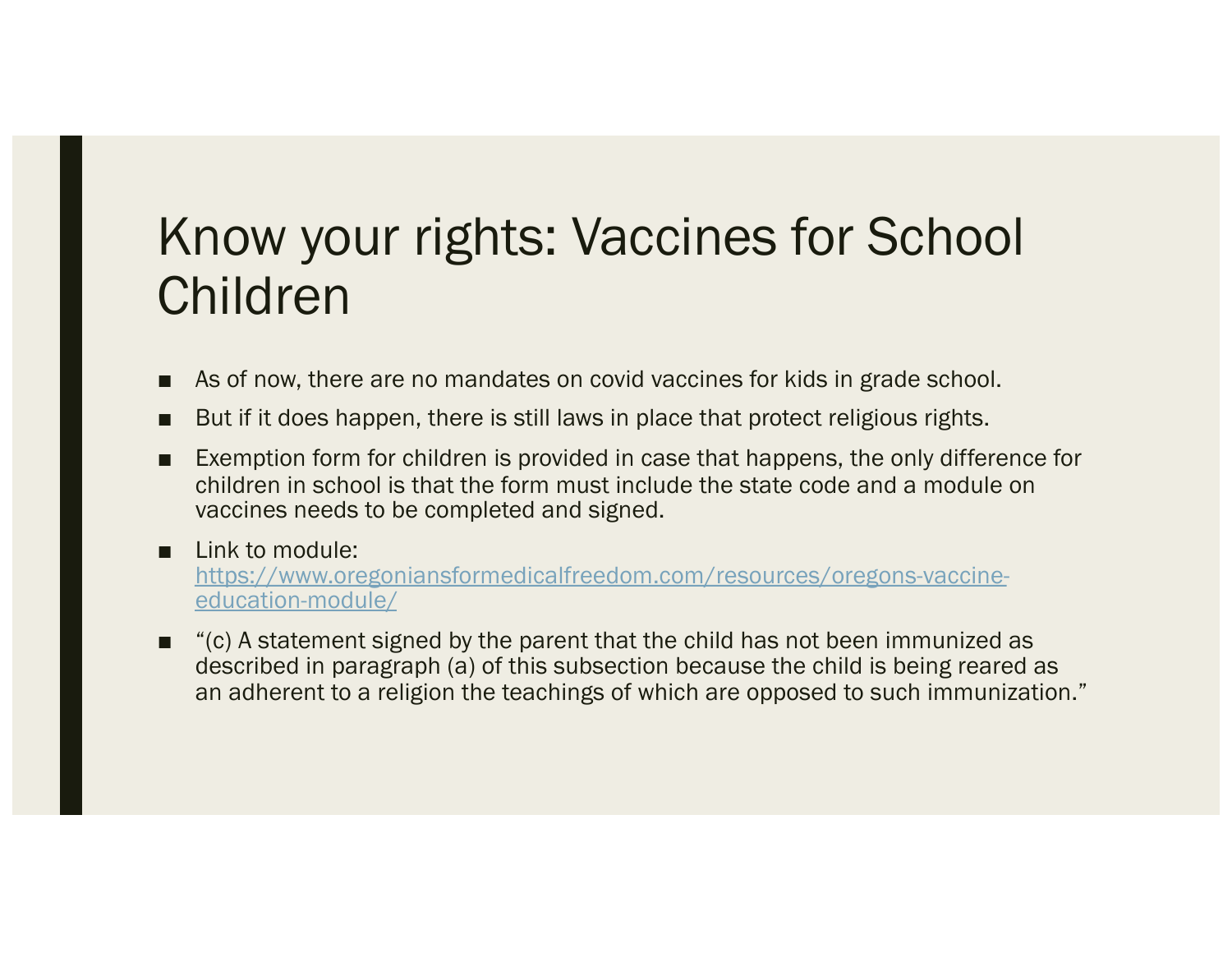### Know your rights: Vaccines for School Children. State Code: ORS 433.273

- 433.267 Immunization of school children; rules; exceptions; effect of failure to comply. (1) As a condition of attendance in any school or children's facility in this state, every child through grade 12 shall submit to the administrator, unless the school or facility the child attends already has on file a record that indicates that the child has received immunizations against the restrictable diseases prescribed by rules of the Oregon Health Authority as provided in ORS 433.273, one of the following:
- (a) A document signed by the parent, a practitioner of the healing arts who has within the scope of the practitioner's license the authority to administer immunizations or a representative of the local health department certifying the immunizations the child has received;
- (b) A document signed by a physician or a representative of the local health department stating that the child should be exempted from receiving specified immunization because of indicated medical diagnosis; or
- (c) A document, on a form prescribed by the authority by rule and signed by the parent of the child, stating that the parent is declining one or more immunizations on behalf of the child. A document submitted under this paragraph:
- (A) May include the reason for declining the immunization, including whether the parent is declining the immunization because of a religious or philosophical belief; and
- (B) Must include either:
- (i) A signature from a health care practitioner verifying that the health care practitioner has reviewed with the parent information about the risks and benefits of immunization that is consistent with information published by the Centers for Disease Control and Prevention and the contents of the vaccine educational module approved by the authority pursuant to rules adopted under ORS 433.273; or
- (ii) A certificate verifying that the parent has completed a vaccine educational module approved by the authority pursuant to rules adopted under ORS 433.273.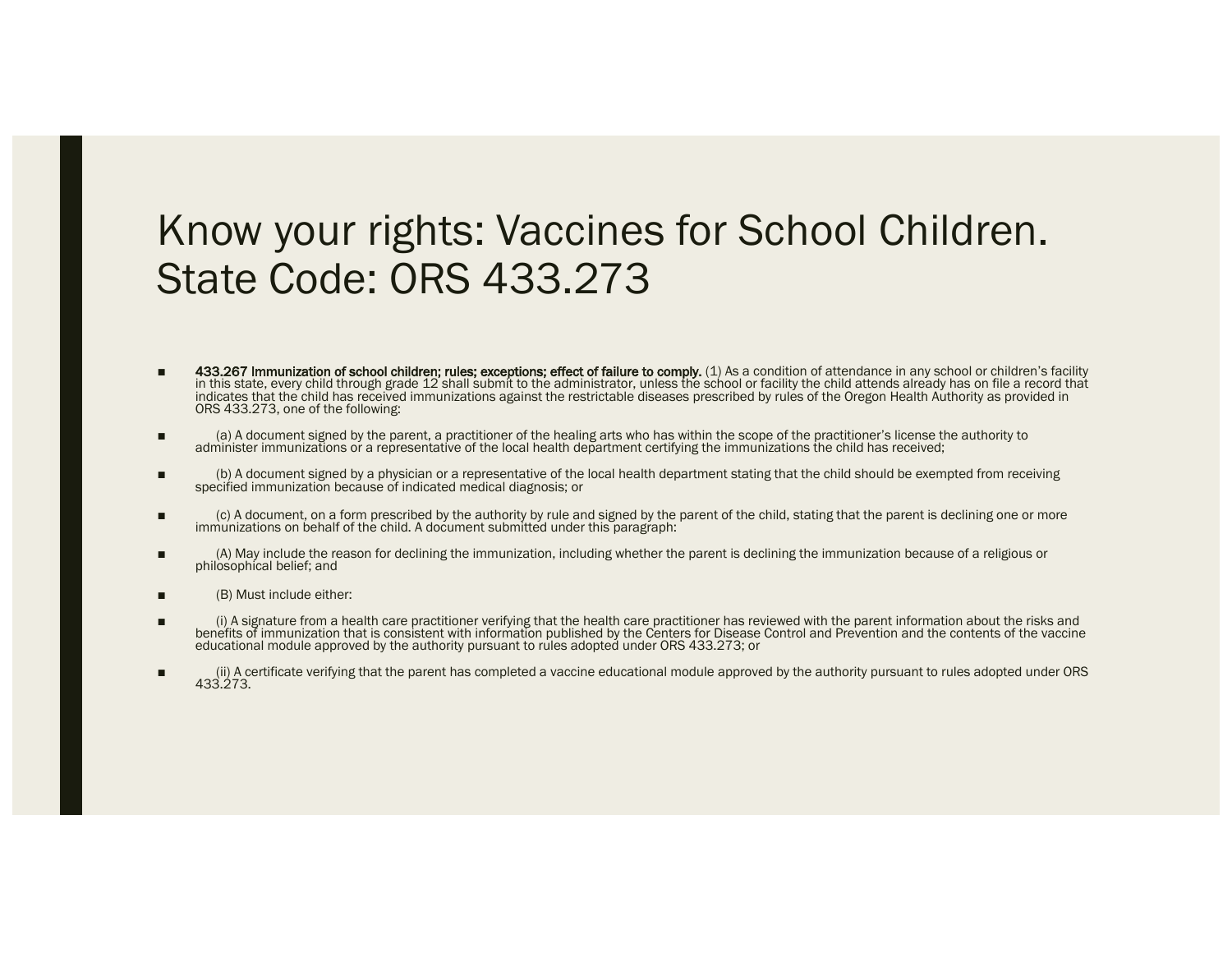### Know Your Rights: College and University Students

- In order to obtain the non-medical exemption, you must watch an online module, and print out and sign a form. (Make sure you save a copy to your computer in case you need to print it out again later.)
- [Link to module: https://www.oregoniansformedicalfreedom.com/resources/oregons](https://www.oregoniansformedicalfreedom.com/resources/oregons-vaccine-education-module/)-<br>vaccine-education-module/
- There is not an expiration for a non-medical or permanent medical exemptions.
- Some college programs, generally in the healthcare field may require vaccines. You do have the right to request a meeting with the department heads to discuss exemptions.
- For all other programs, the college needs to allow exemptions [ORS 433.284](https://www.oregonlaws.org/ors/433.284).
- Requirements for exemptions may vary from school to school, reach out to the college/university and ask if they provide their own vaccine exemption forms. I will also provide one here in case they do not.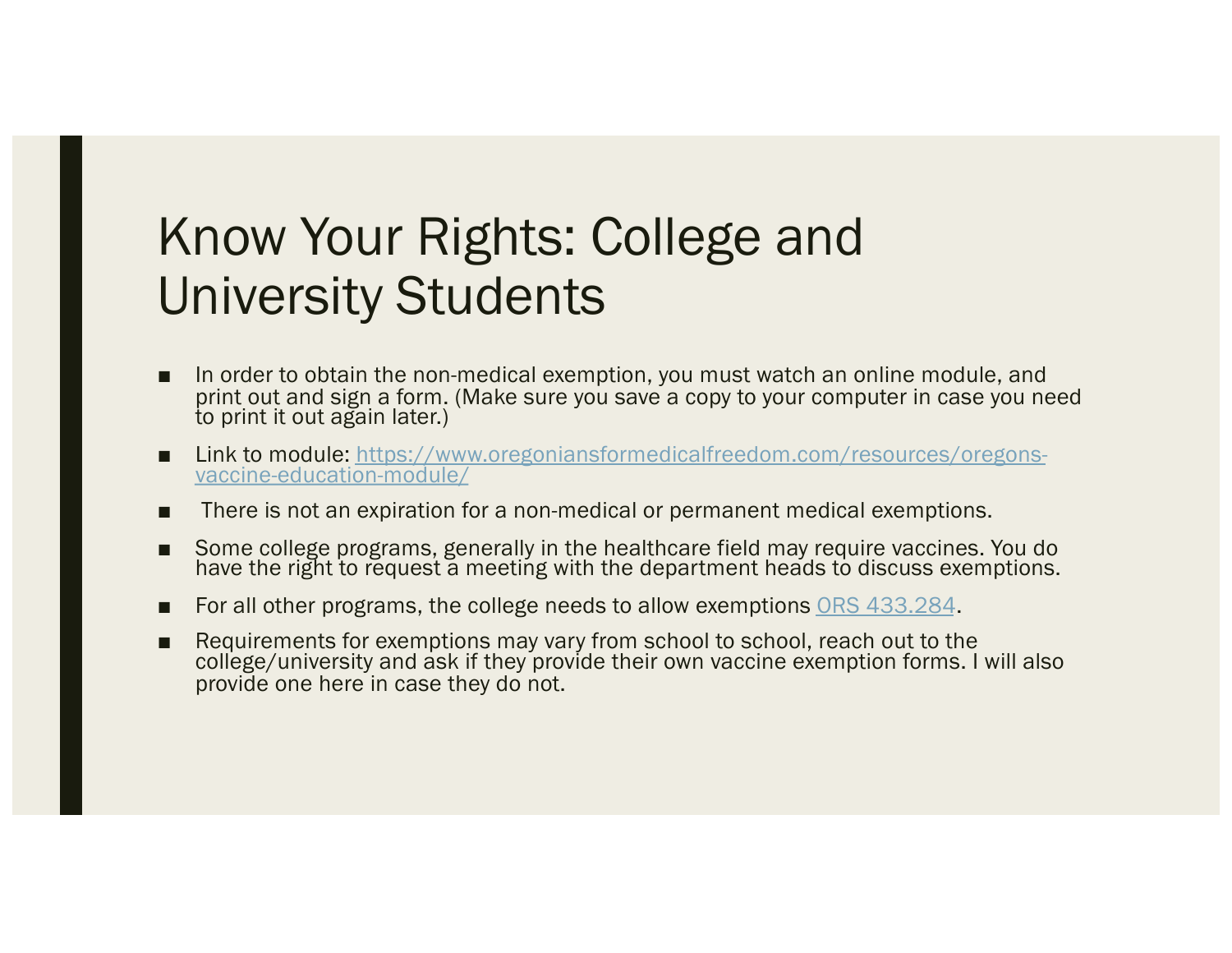## How to Submit a Religious Exemption

#### ■ Step 1:

■

■

You will need to provide a written request to your employer seeking a religious accommodation under federal law (Title IIV).

The requirements for the written request are that you need to:

- a. State your religious convictions as to why you do not wish to take the coronavirus vaccination. To the extent you are able, add religious texts (e.g., Bible verses) to support your position.
- b. State that your religious beliefs are sincerely held.
- c. Request an accommodation.
- d. Propose alternatives that will meet the employer's underlying health and safety objectives without violating your conscience.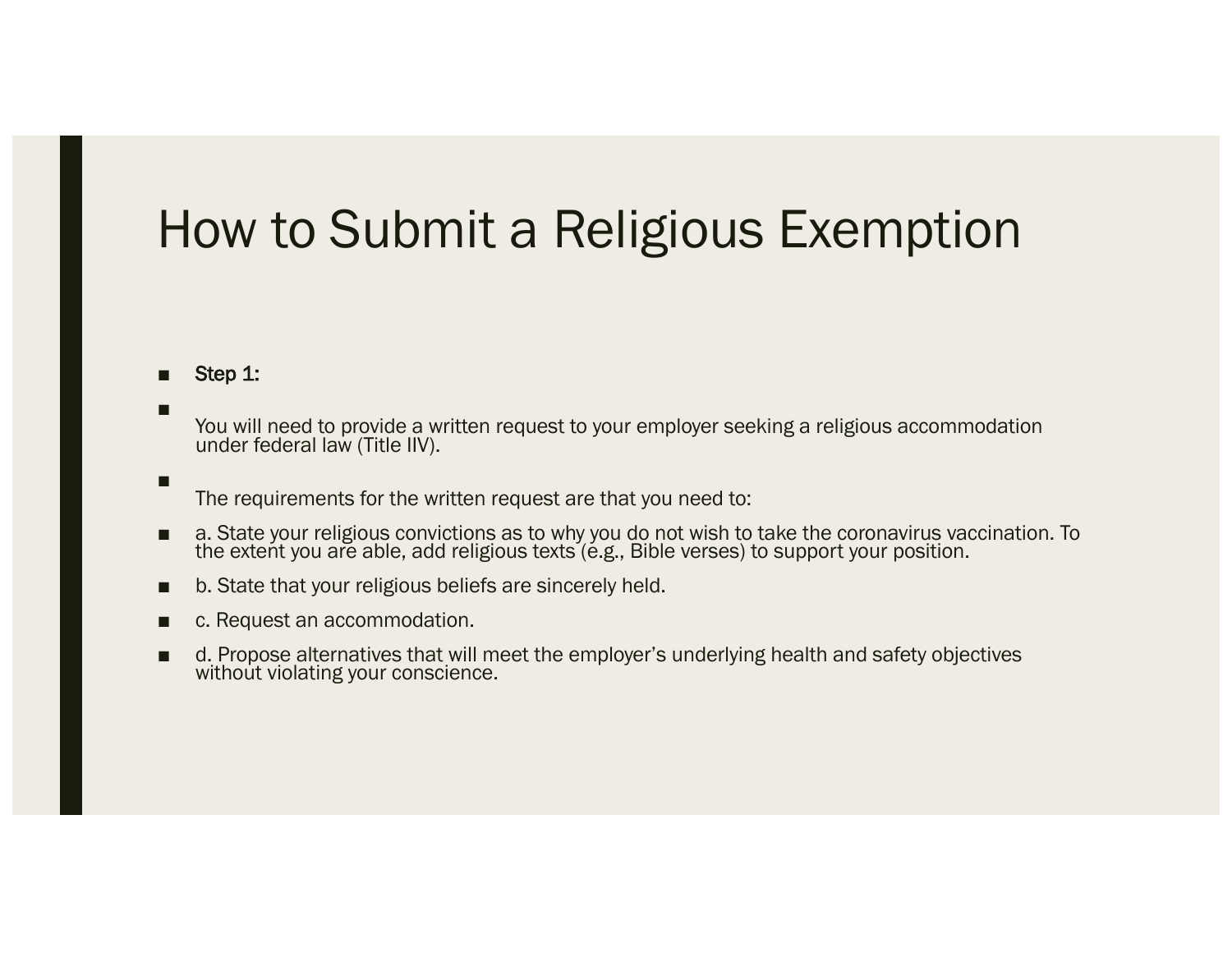### How to Submit a Religious Exemption

- Step 2: (For child only) Locate your state code below which allows for Religious Vaccine Exemptions for school and write it on your Religious Vaccination form.
- Step 3: If your employer requires it, make sure to get your Religious Exemption form notarized.
- Step 5: If the institution requesting vaccination needs the signature or a letter from a clergy member to back up your request for a Religious Exemption, I included a letter the Church of the Holy Ascension has written and had their priest sign which will work even if you don't attend that church.
- Link to religious exemption request: [https://docs.google.com/document/d/1bASWsIG4kLLS8aCKiQKdlU4Sjt6IJZ5snbZrCbvVZMI/edit](https://docs.google.com/document/d/1bASWsIG4kLLS8aCKiQKdlU4Sjt6IJZ5snbZrCbvVZMI/edit?usp=sharing)? usp=sharing
- Link to signed letter by Church of the Holy Ascension: [https://churchoftheholyascension.org/files/Vaccine-Exemption---Church-of-The-Holy-Ascension.pd](https://churchoftheholyascension.org/files/Vaccine-Exemption---Church-of-The-Holy-Ascension.pdf)f
- If you need additional help, ema[il info@forunitedsolutions.or](mailto:info@forunitedsolutions.org)g and they can help you submit your exemption form.